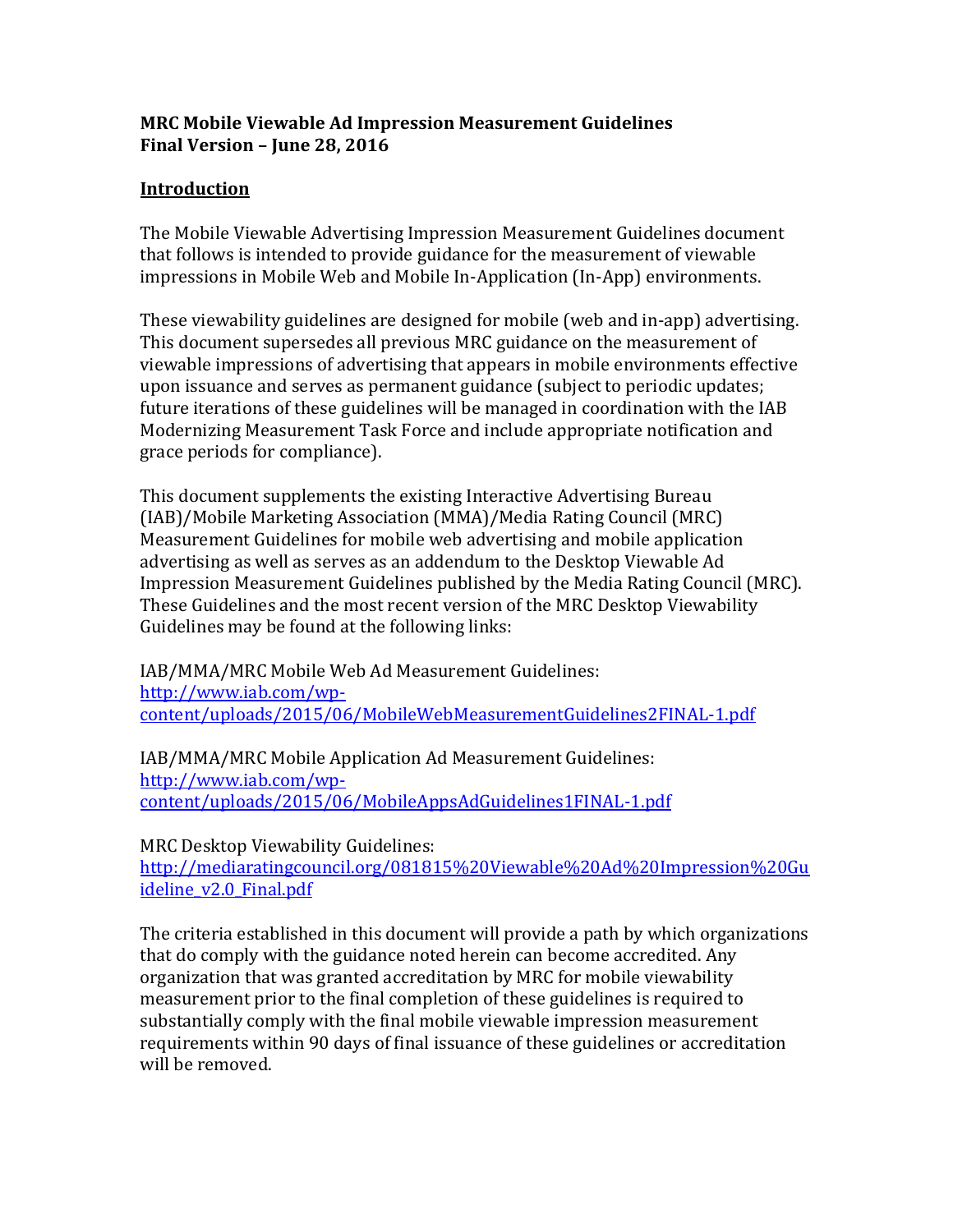For background and details on the process of developing MRC's Viewability Guidelines, see the *Viewability Project Background and Data Analysis Addendum* issued separately by MRC.

### **Definitions**

**Application Programming Interface (API):** A set of routines, protocols and tools for building software applications. An API defines functionalities that are independent of their respective implementations, which allows definitions and implementations to vary without compromising the interface. In the context of this document, an API is one of the available techniques to gather and transmit information about mobile viewability measurement within an application at the publisher side.

**Density-Independent Pixels (also called Device Independent Pixels or iOS Points):** An abstraction from physical screen pixels meant to simplify application and content development across devices of different screen densities (identical to a Cascading Style Sheet or CSS pixel). One Density-Independent Pixel corresponds to roughly one device pixel on a device with roughly 160 DPI or  $1/160$ <sup>th</sup> of an inch. For purposes of this document, creative dimensions and viewability pixel thresholds refer to Density Independent Pixels (also used by the IAB's Mobile Rich Media Ad Interface Definition or MRAID), not Physical Pixels (defined below).

**Inline Frame (IFrame):** An HTML document embedded inside another HTML document on a website. The IFrame HTML element is often used to insert content from another source, such as an advertisement, into a Web page. IFrames can be nested, essentially creating a "chain" of serving instances from serving partners. An IFrame associated with a placement where the ad tag is located on an HTML document loaded from a domain other than the domain of the document on which the IFrame was rendered is called a cross-domain IFrame.

**Invalid Impressions:** Impressions that do not meet certain ad serving quality or completeness criteria, or otherwise do not represent legitimate ad impressions that should be included in impression counts. Among the reasons why an ad impression may be deemed invalid is it is a result of non-human traffic (spiders, bots, etc.), or activity designed to produce fraudulent impressions (see definition of Fraudulent Impressions in the Desktop Viewability Guidelines). For more on invalid impressions, refer to *[MRC's Invalid Traffic Detection and Filtration Guidelines](http://mediaratingcouncil.org/101515_IVT%20Addendum%20FINAL%20(Version%201.0).pdf)  [Addendum](http://mediaratingcouncil.org/101515_IVT%20Addendum%20FINAL%20(Version%201.0).pdf)*.

**Mobile Device:** A handset, tablet, or other communication device (generally running a mobile operating system) used to access the Internet wirelessly, usually through a mobile carrier or Wi-Fi network. Traditional PCs and laptops are not considered Mobile Devices for the purposes of these guidelines nor are hybrid devices running desktop operating systems.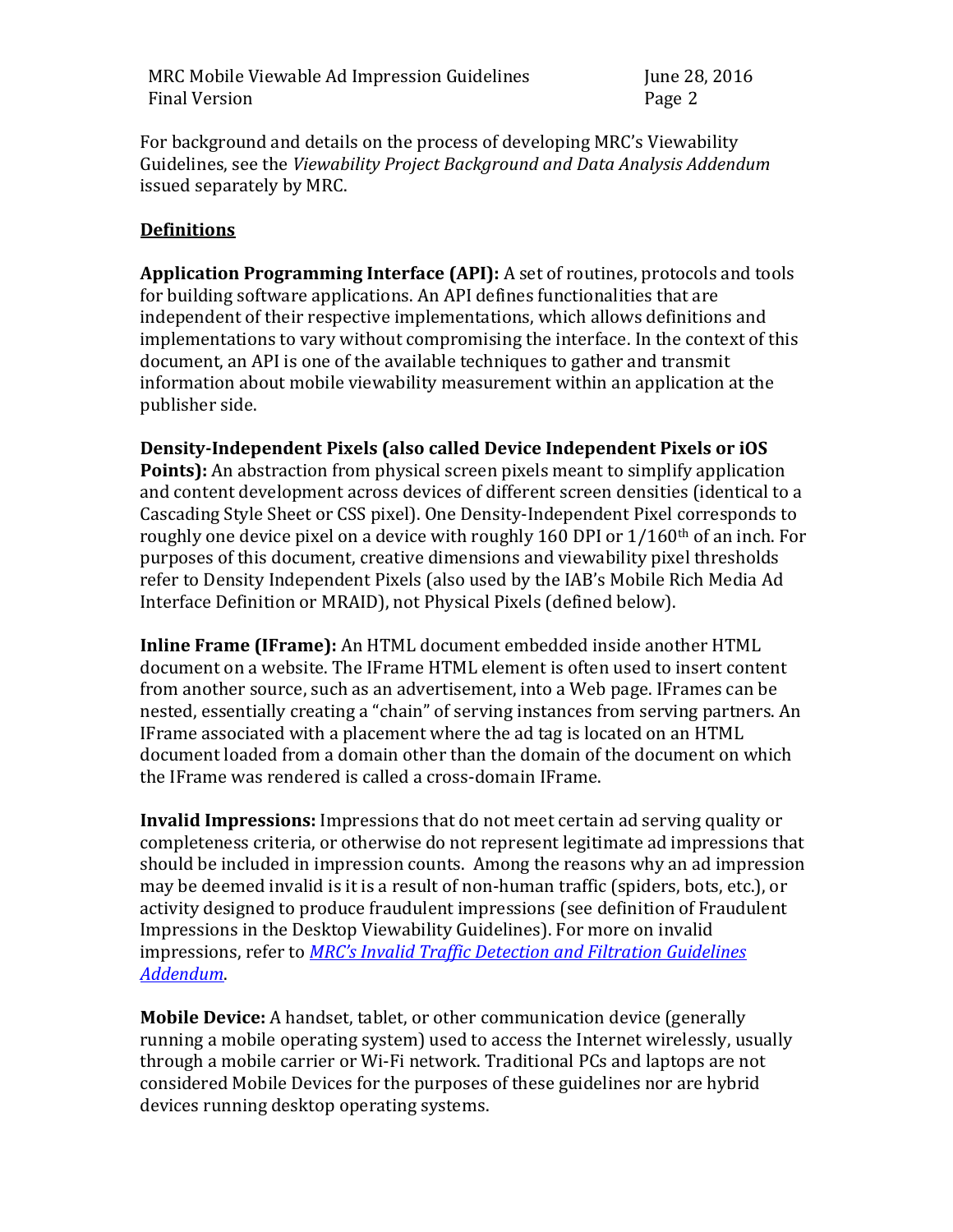**Mobile In-Application (In-App; for purposes of this document and mobile viewability):** Refers to content and ads within the native User Interface of an application and not content within either a mobile browser or an embedded browser within an application environment (an instance that is embedded within a native application; typically, this occurs when a user clicks on a URL in a mobile application and the application executes the embedded browser). Mobile In-Application includes scenarios where viewability cannot typically be measured using only JavaScript (SDKs or APIs as defined in this document are generally also required for viewability measurement) and interstitial ad content (where the ad content represents 100% of the screen size) within applications. WebView components may or may not be present.

**Mobile Rich Media Ad Interface Definition (MRAID):** A protocol (API) that enables communication between an ad and a mobile application in order to execute interactions such as geolocation, ad resizing, and accelerometer functions among others.

**Mobile Viewable Ad Impression:** A mobile served ad impression can be classified as a mobile viewable impression if the ad was contained in the viewable space of the device, either within an in-focus web browser (Web View) or a fully downloaded, opened, initialized application, based on pre-established criteria such as the percent of ad pixels (Density-Independent) within the viewable space and the length of time the ad is in the viewable space of the device. It is recognized that an "opportunity to see" the ad exists with a mobile viewable ad impression, which may or may not be the case with a mobile served ad impression.

**Mobile Web (for purposes of this document and mobile viewability):** Refers to website content and ads within it, displayed within a mobile web browser or displayed by an embedded browser within an application environment (excluding interstitials). Mobile Web viewability can typically be measured through JavaScript alone (with the exception of certain cross-domain IFrame scenarios which may require other measurement assets or techniques).

**News Feed (also called Continuous Feed, Endless Page or Infinite Scroll):** For purposes of this document, refers to mobile environments either within a mobile browser or an application that contain a continuous, infinitely scrollable collection of content and links, generally arranged vertically or horizontally. In order to be considered a News Feed environment for purposes of this document, the content must be serial and automatically loaded during user scrolling (News Feeds does not include discrete loading of content after user interaction; scrollable content must be continuous).

**Obstruction:** Used generally to include any occlusion of content including Z-order layering (or vertical stacking) of elements, OS level alerts or notifications, content in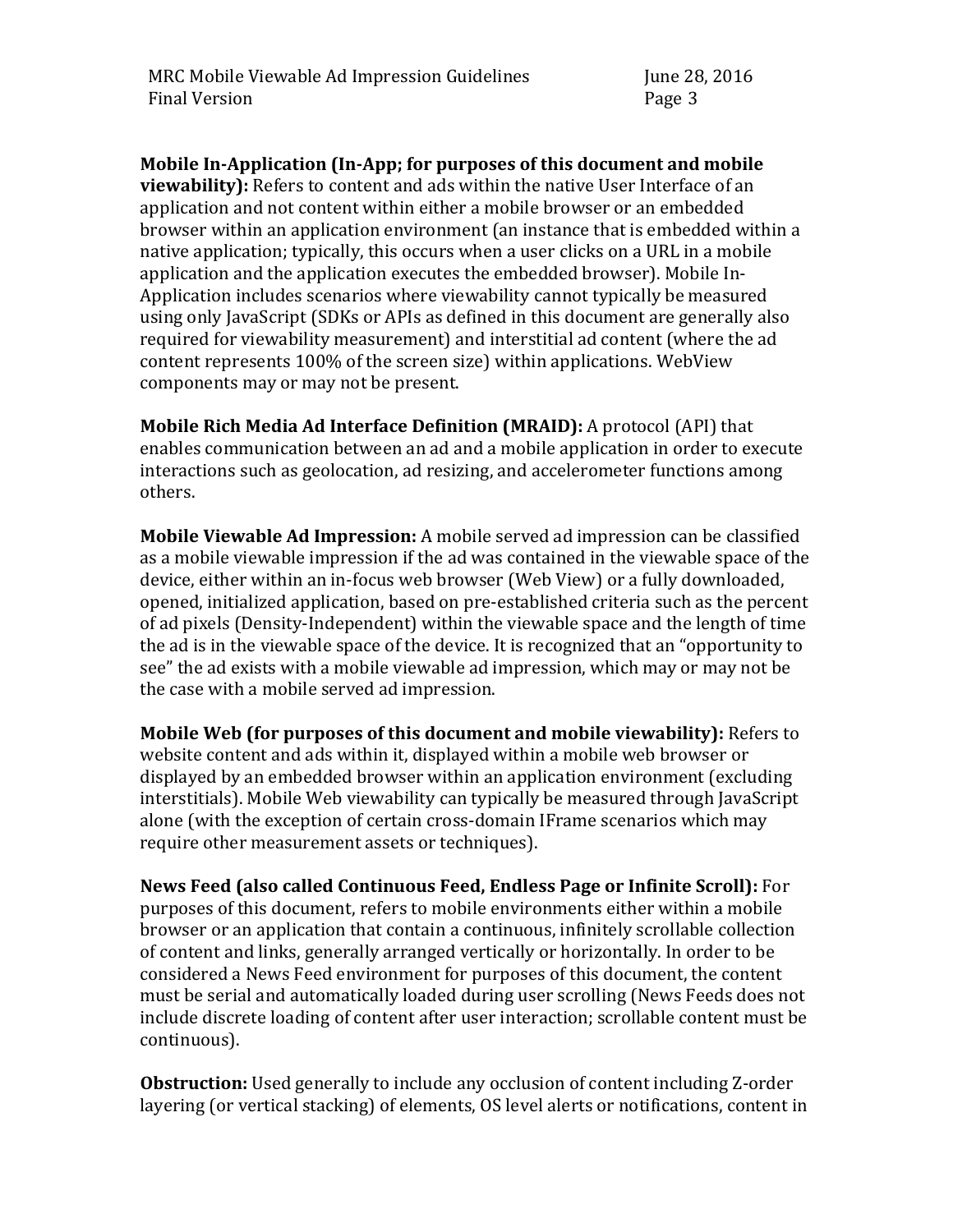the background and content clipped or scrolled in the user interface which is either partially or completely unable to be seen by a user. Foreground content without obstruction is analogous to in-focus in desktop environments (see the MRC Desktop [Viewability Guidelines](http://www.mediaratingcouncil.org/081815%20Viewable%20Ad%20Impression%20Guideline_v2.0_Final.pdf) for further detail) and used interchangeably throughout this document.

**Physical Pixels:** The actual pixels on a device screen. Devices with higher screen density or resolutions may manifest more pixels than those devices with lower densities for identical creatives with the same physical dimensions. Hence, the Physical Pixels contained within the same physical area can vary between Mobile Devices, which makes the use of physical pixels difficult as a viewable impression parameter in a mobile environment. For purposes of this document, creative dimensions and viewability pixel thresholds refer to Density Independent Pixels (defined above and also used by MRAID), not Physical Pixels.

**Rendered Mobile Served Ad Impressions**: The Rendered Mobile Served Impression counts referenced in this document apply to mobile viewability measurement and reporting and refer to valid served mobile ad impressions as specified by the IAB Ad Impression Measurement Guidelines (as well as applicable Mobile Web and Mobile In-Application Measurement Guidelines; see Note below) using client side counting as well as verification that an ad was delivered and loaded/rendered within a browser or container in an application. The required count needs to go beyond "count on download". Discrete measurement at each step (delivery and load) is not required.

Note: The Desktop Viewability Guidelines define Rendered Served Ad Impressions as served impressions that meet the current requirements for a valid served ad impression as specified by the IAB Ad Impression Measurement Guidelines (as well as applicable Mobile Web and Mobile In-Application Measurement Guidelines), with the exception of those ads counted as served utilizing a "Count on Decision" methodology, which is a method in which the served ad is counted at an early point in the client-side counting process (the count typically occurs when the ad server serves the ad content in response to an ad request). *The MRC intends to work with the IAB to update the Measurement Guidelines regarding ad serving (Display, Video and Mobile Web/Application) to create consistent requirements for served impression counting across platforms and content. Vendors are encouraged to move all impression measurement to the stricter viewability guidelines detailed above.*

**Server-Side Ad Serving (can include Stream Stitching, Video Pre-Loading or Ad Stitching)**: In the context of mobile video, the use of an intermediary server to insert ads dynamically into video streams on the server side or directly embedding ads into video content prior to content delivery where a streaming video player is not capable of executing dynamic ad responses or tracking impressions and interactions.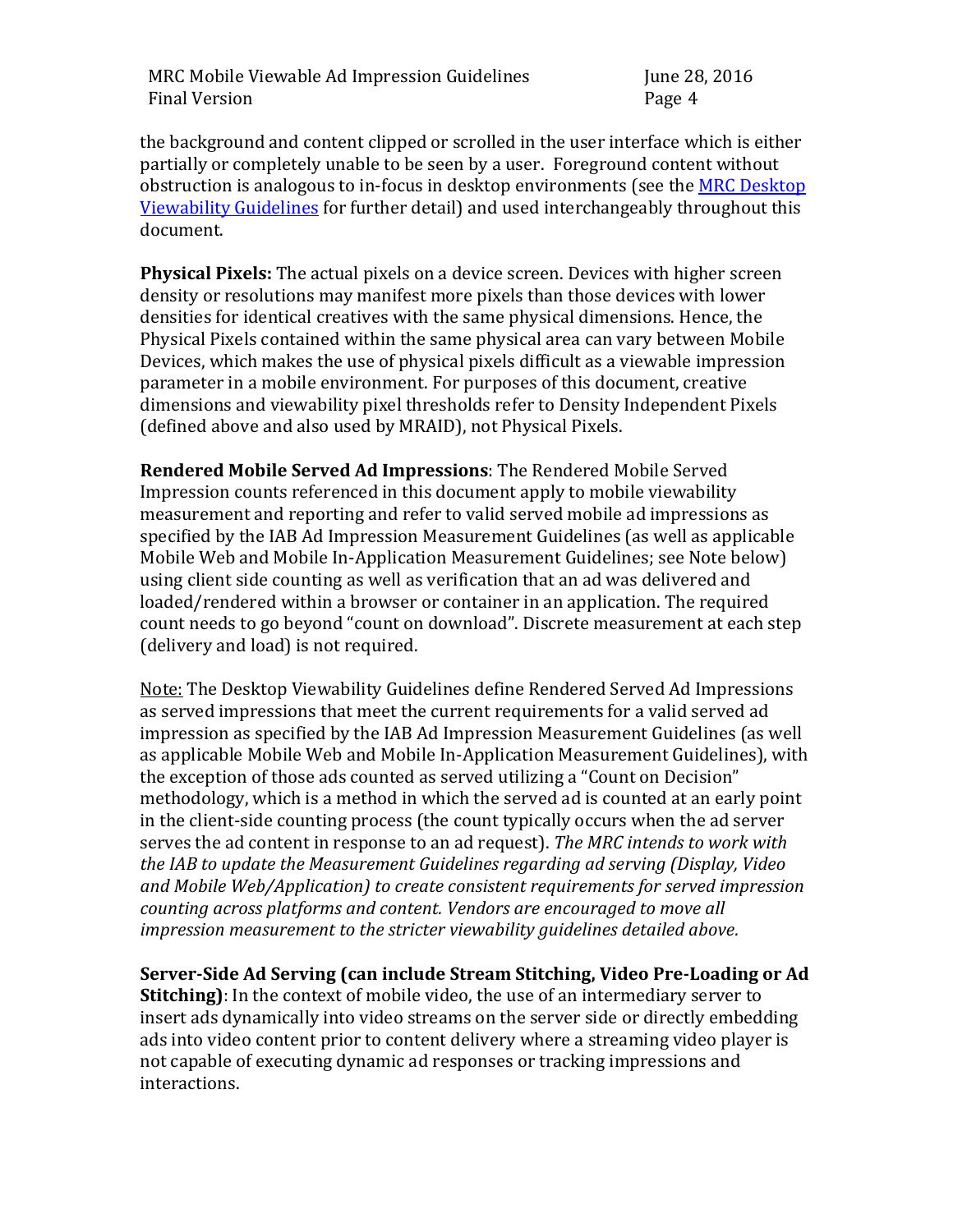**Software Development Kit (SDK):** A separate sub-application within the application environment which is directed at performance of certain common functions such as measurement or counting of advertising activity and/or the delivery or storage of advertising content. In the context of this document, an SDK is one of the available techniques to measure mobile viewability within an application.

**Video Ad Serving Template (VAST):** An XML response framework that enables a consistent delivery format for ads or advertising across streaming video platforms.

**Webview:** A component that displays HTML documents within the user interface of mobile applications.

# **General Requirements**

For counting of mobile viewable ad impressions, existing key concepts of served ad impression counting should be followed, as detailed in previously issued IAB Measurement Guidelines. These include:

- Client Side Counting
- Mobile measurement for downloaded, opened, and initialized applications
- Inclusion of off-line application activity during a campaign reporting period
- Filtration of Non-Human Activity and Invalid Activity commensurate with *[MRC's Invalid Traffic Detection and Filtration Guidelines](http://mediaratingcouncil.org/101515_IVT%20Addendum%20FINAL%20(Version%201.0).pdf)*
- Cache Busting Techniques
- Differentiate Significant Auto-Refresh versus Human-Initiated Activity
- Differentiate Pre-Fetch and Pre-Render Activity (from traditional served activity and each other where possible and counts ads only after they appear on a user's browser)
- Differentiate Impressions Out-Of-Focus or with Obstruction
	- o Measurers are required to account for situations of obstruction as defined above to the extent technically feasible to determine the infocus status of measured content. Limitations in the ability to detect certain obstructions or occlusions of measured content should be fully disclosed with impact on reported results quantified where material.
- Disclosing Material Internal Traffic (if not filtered)
- Full Disclosure of measurement methods and key metrics by Publishers, Portals, Ad-Servers, Ad Networks and Exchanges
	- o In the context of viewable mobile ad impressions, this principle of transparency of measurement processes to data users should apply to all measurers of viewable mobile impressions, including 3rd party measurers.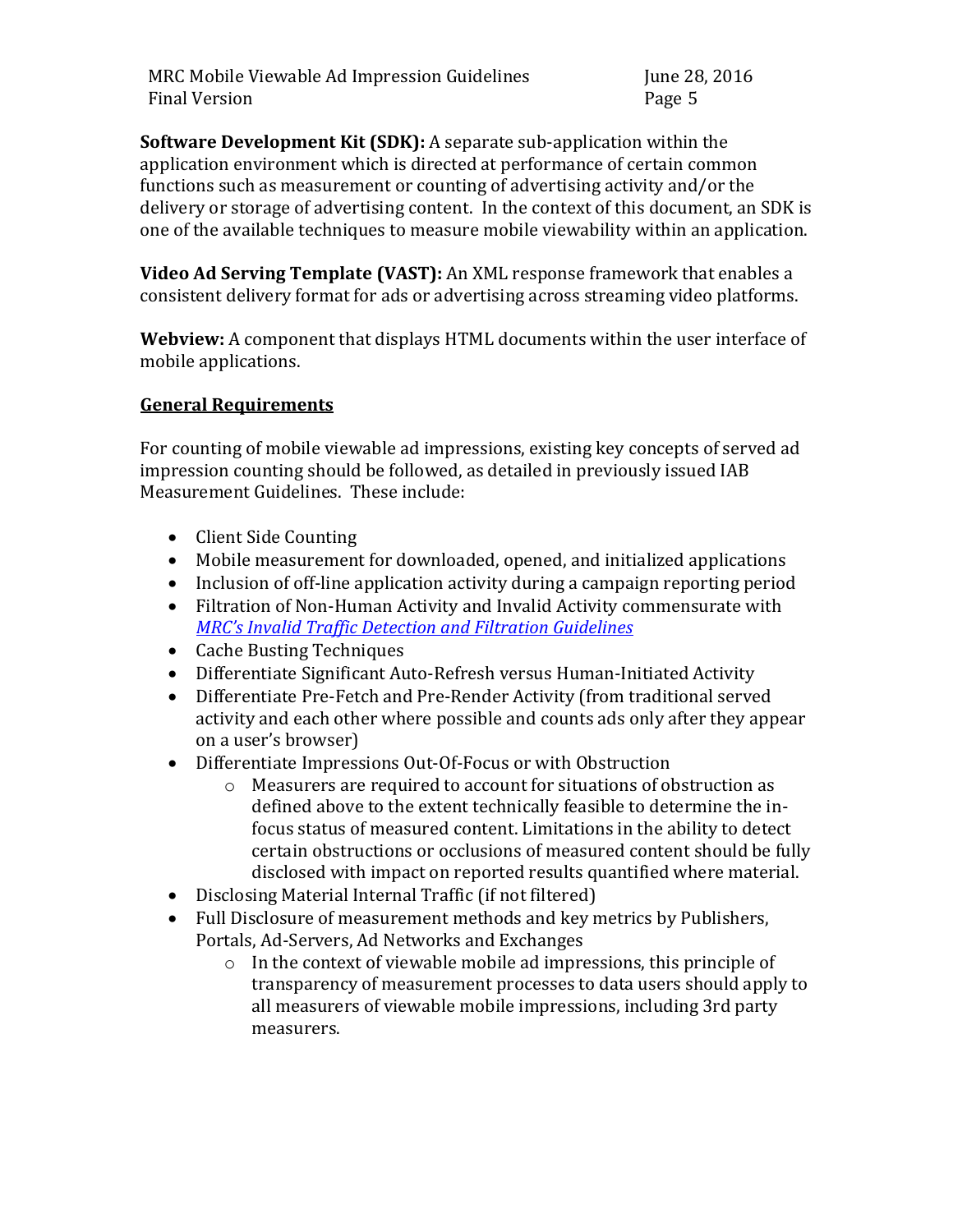## **Requirements for Mobile Viewable Display Advertising Impressions**

In addition to the above requirements, Mobile Viewable Display Ad Impressions are counted when the following criteria are met:

- **Pixel Requirement:** Greater than or equal to 50% of the pixels (Density-Independent) in the advertisement were on an in-focus browser<sup>1</sup> or a fully downloaded, opened, initialized application, on the viewable space of the device, and
- **Time Requirement:** The time the pixel requirement is met was greater than or equal to one continuous second, post ad render. This time requirement applies equally to News Feed and non-News Feed environments.

The above actions—determining pixel requirement, determining time requirement—should be performed in that specific order when measuring the viewability of an ad. In other words, satisfying the minimum pixel requirement should precede the measurement of the time duration; for example, the clock starts on determining whether the ad meets the one continuous second time requirement only when the ad is determined to have met the 50% pixel threshold.

*Note: In situations where custom time or pixel thresholds above the minimum criteria are utilized in classifying an impression as viewable, such parameters should be clearly disclosed and labeled in reporting (including a means to note user configured parameters in reporting). Custom viewability reporting above minimum thresholds must be in addition to standard viewability reporting, not in lieu of it. Impressions that do not meet the minimum time and/or pixel thresholds herein must not be reported as viewable.*

Additional Notes on Mobile News Feed Environments: Data reviewed in the preparation of these Guidelines supports that the vast preponderance of mobile display News Feed ads that meet or exceed the qualifications stated above for a Viewable Impression will indeed have resulted in the establishment of OTS in a News Feed environment, however, the MRC recognizes the possibility exists, because of the unique manner in which content and display advertising in a News Feed environment passes through a user's viewable port of a mobile web browser or application, that in certain limited circumstances specific to mobile display advertising in News Feeds, the Opportunity to See (OTS) an ad may be established at a sub-second level.

While compelling evidence does not exist at this time to establish a lower industry time threshold for mobile display ad viewability in News Feed environments, MRC is aware of some research that suggests that more rapid establishment of OTS in

 $\overline{a}$ 

<sup>1</sup> See definition of "in focus" above; "browser" in this context refers to a mobile browser or embedded browser within an application.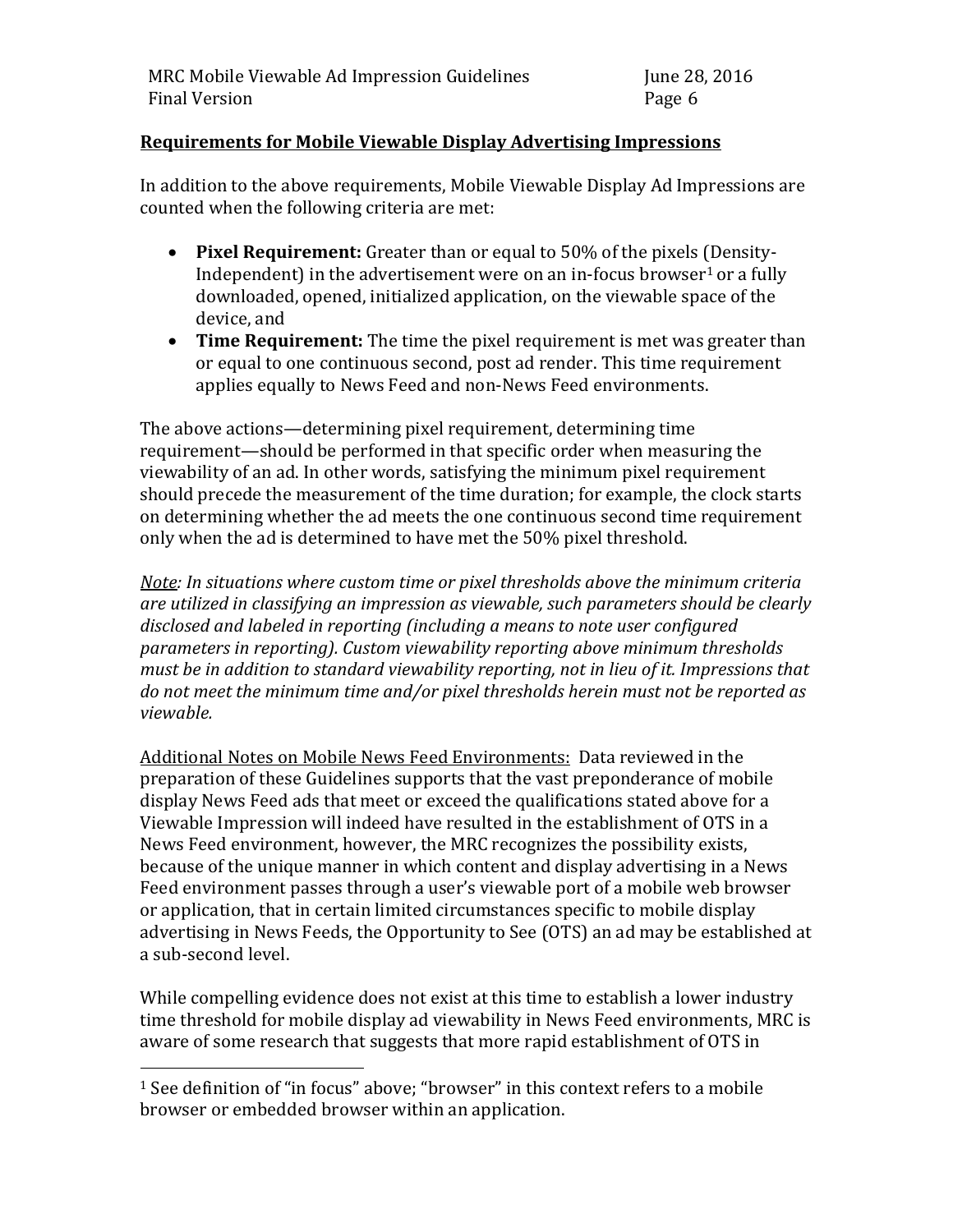certain limited ad contexts may occur more frequently within mobile News Feeds than in other environments. These Guidelines therefore allow for the separate reporting of mobile display ad impressions that appear in News Feeds where 50% or more of the ad's pixels are in continuous view for more than 0.5 seconds but less than 1 second, post render; this metric is to be labeled a "Sub-Second Ad Impression." 2

Sub-Second Impressions *are not Viewable Impressions*, as they fail to meet the time exposure threshold necessary to qualify as Viewable Impressions as defined herein. However, buyers and sellers may choose to assign value to these Sub-Second Impressions, recognizing that any value they may have can vary based on the specific type of advertisement involved (for instance, logo-based display ads may inherently be recognized more quickly than other types of creative executions) and the nature of the News Feed environment in which it appears. The MRC believes that exposures (post render) of less than 0.5 seconds, even within ideal contexts in News Feed environments, are extremely unlikely to result in the consistent establishment of OTS occurrences.

The segregated reporting of Sub-Second Impressions can facilitate the buy/sell parties' abilities to recognize any value they may choose to assign to these impressions, but also recognizes they do not meet the requirements to qualify as Viewable Impressions.

User Interaction Considerations: If the measurer is able to determine that there is a strong user interaction with the ad, then the ad may optionally be counted as viewable even if it does not meet the pixel and time criteria noted above. In this context, a legitimate tap or click within an ad (i.e., it satisfies the requirements for counting a click, based on the IAB's Click Measurement Guidelines) may constitute a "strong user interaction" that would result in a Mobile Viewable Impression (given the nature of mobile environments which may involve more frequent and inadvertent interaction, clicks or taps to minimize or close ads as a proxy for viewability should be supported empirically); but a swipe alone (for example, a swipe for horizontal or vertical scroll in a feed environment), without compelling empirical support of user intent, generally would not be considered a strong user interaction with the ad that would serve as a proxy for viewability. A swipe or flip within the space of an ad unit for certain Rich Media and larger format or full-screen creatives may represent strong user interaction when empirically defensible (demonstrating support for user intent to interact) as a reasonable proxy for viewability by the measurer.

A tap or click that initiates a Click to Play video ad would not, in itself, be considered a user interaction that satisfies this criteria, as a valid video impression should not

 $\overline{a}$ 

<sup>2</sup> In the event that a 200 millisecond polling interval is used for measurement, 3 successful polls are required to qualify as a Sub-Second Ad Impression.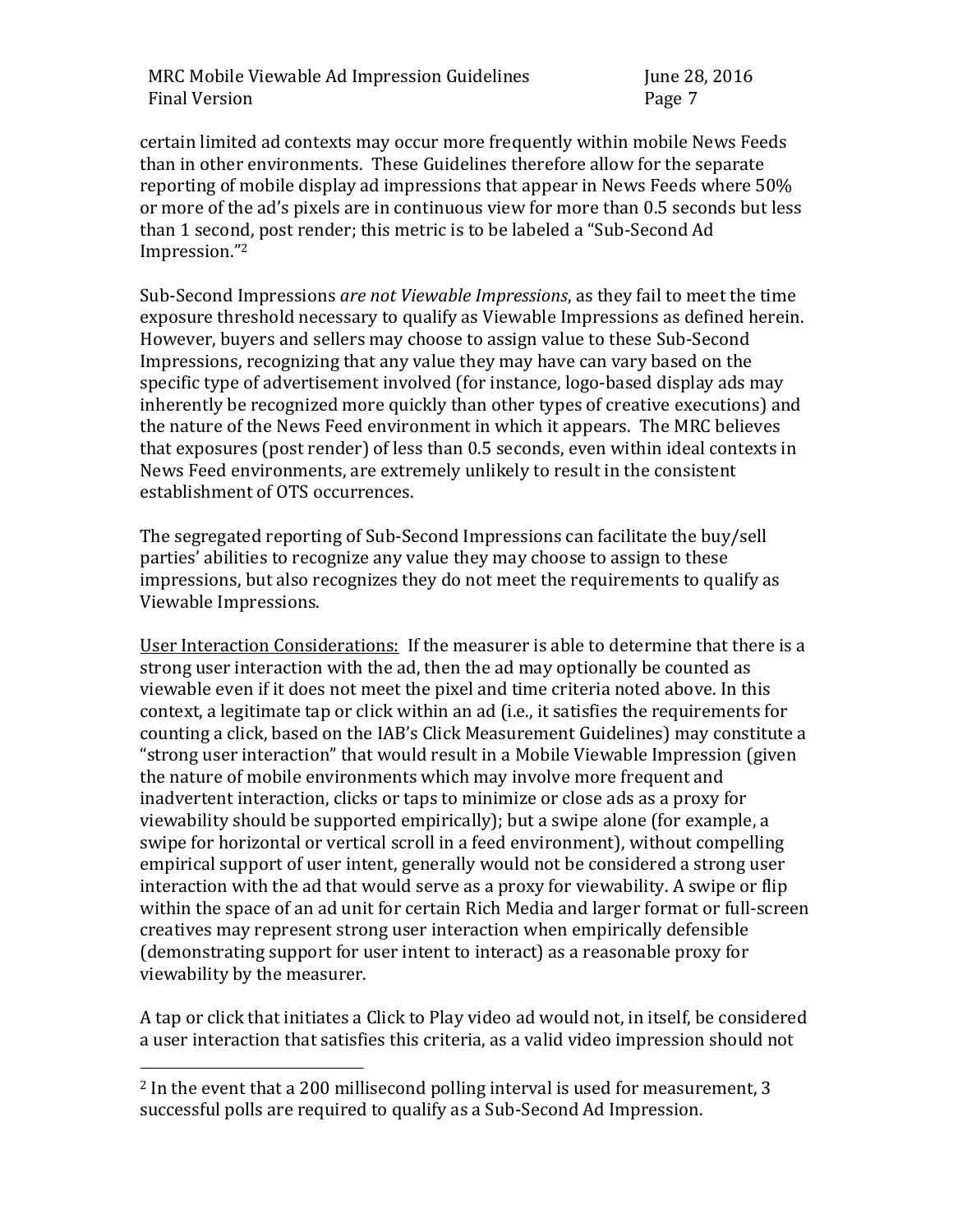be counted as served until after the initiation of the stream, post-buffering (measurement should not occur when the buffer is initiated, rather measurement should occur when the ad itself begins to appear on the user's browser as specified by IAB guidelines). Only subsequent clicks after initiation of a Click to Play video are eligible for consideration of user interaction for purposes of viewability measurement.

Specific user interactions that will satisfy the requirement of a "strong user interaction" should be appropriate to the advertisement and the environment in which it appears, they should be empirically defensible as reasonable proxies for viewability, and each type of qualifying user interaction should be fully disclosed by the measurement organization. In addition, the number of Mobile Viewable Impressions that result from application of a user interaction rule (rather than the 50% of pixels/one continuous second rule) should be segregated for reporting purposes.

Measuring the Ad vs. the Ad Container: Viewable Impression measurers generally measure the viewability of an ad based on the ad itself (for instance, by attaching a JavaScript tag to the ad). However, some measurers who do not tag the ad determine ad viewability by measuring the ad container (e.g., such as in an IFrame) in which the ad appears. Viewability measurement based on the ad container involves an inference that that ad in fact appeared within the container in its intended format. While measurement based on the ad itself is generally preferable whenever possible, ad container-based measurement is also acceptable under these guidelines, but it should be supported by evidence that viewability measurement based on the container rather than the ad does not result in material counting differences, or in inaccurate viewability determinations because of the mis-sizing or scaling of ads (including responsive design) that appear within the container.

Related to scaling of ads (including responsive design), if the scaling of an ad is determined to be material in nature, the pixel percentage calculation used to determine the ad's viewable status should be based on the pixel (Density-Independent) area of the ad after scaling. Further study is encouraged to determine whether there is a minimally acceptable percentage of original display size that is appropriate for acceptable mobile legibility and viewability qualification for future iterations of these guidelines.

Large Size Display Ads: Large size display ads (such as IAB's "Rising Stars" formats, which also exist in mobile environments) may present special challenges in terms of meeting viewability thresholds. Because these ads are designed to occupy a large area of the browser or application, it was determined that applying different criteria to determine the viewable status of certain large size ads was reasonable in a desktop environment. However, due to the complexities of the varying device sizes and resolutions included within the scope of the mobile device definition and these guidelines, and a concern over whether a differing threshold would present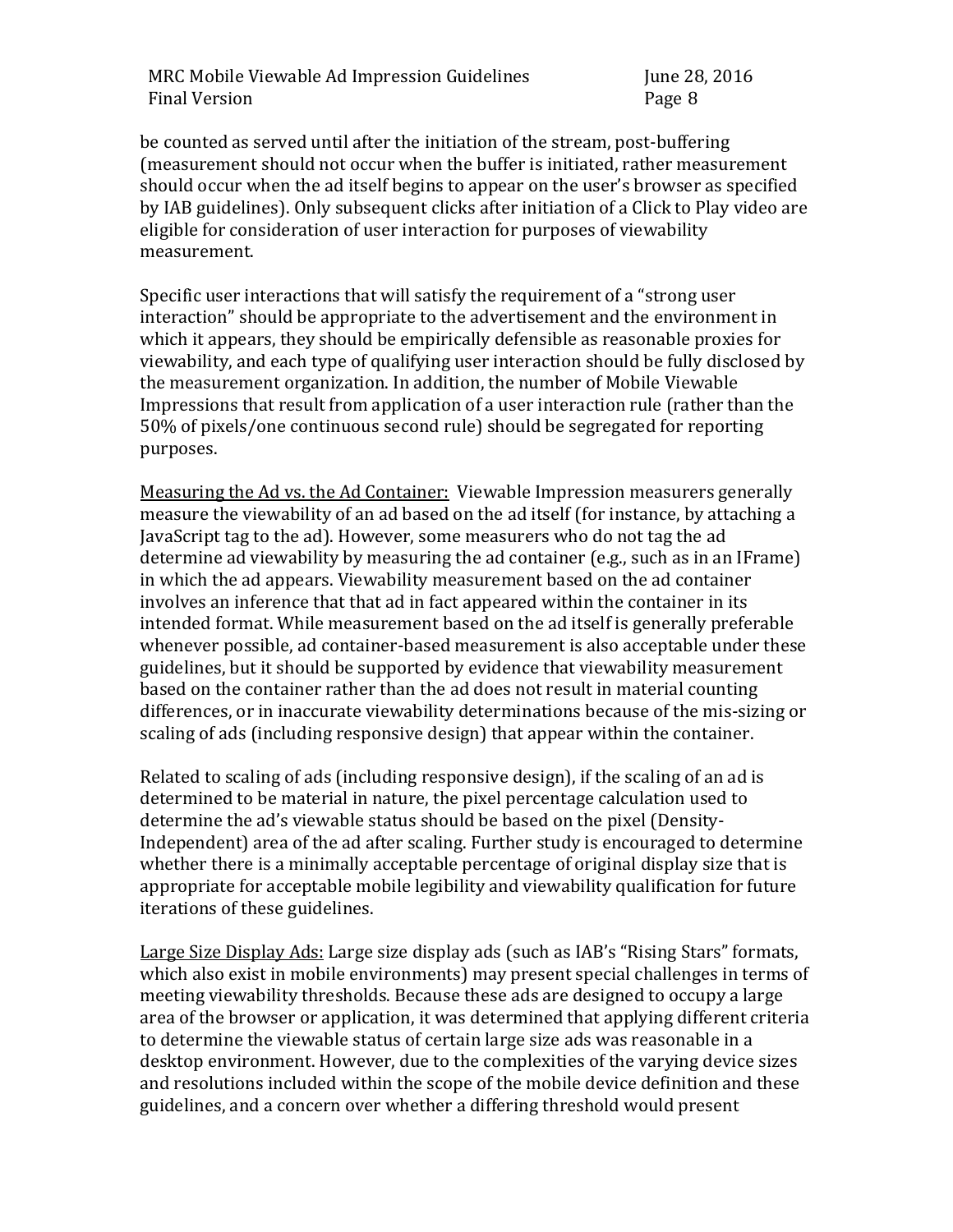unmanageable discrepancies, these guidelines do not stipulate a similar exception for mobile viewability.

We suggest further study to evaluate whether it is appropriate to apply different thresholds for large size mobile display ads (based on % of pixels or % of device screen) or full-screen display ads, with particular attention to balancing the special challenges presented by ads of these sizes, with the need to preserve the effectiveness of the advertising message. If it is determined to be appropriate to apply different thresholds for large size mobile display ad units, this guidance will be provided in a future update of these guidelines. We believe that large size or fullscreen mobile *video* ads require, at minimum, a similar time threshold to that specified in these guidelines for qualification as a video viewable impression.

### Other Notes Related to Mobile Viewable Impression Measurement:

- 1. In all cases a viewable impression must also meet pre-existing criteria for a mobile served impression, for example, counted on the client side, filtered for invalid activity, etc. These are over and above the viewable criteria.
- 2. Each valid viewable impression originates from a valid Rendered Mobile Served Impression. In no case should viewable impressions exceed Rendered Mobile Served Impressions counted on a campaign. There can never be a qualified counted Mobile Viewable Impression that does not tie to a Rendered Mobile Served Impression and there is a maximum of a one-to-one correspondence between Rendered Mobile Served and Mobile Viewable Impressions.
- 3. Once an ad qualifies as a valid Mobile Viewable Impression, it should only be counted as one Mobile Viewable Impression within that user session (see IAB Audience Reach Guidelines and Mobile In-Application Measurement Guidelines for details on "Sessions"), regardless of subsequent exposures. It should not be counted again as an additional Mobile Viewable Impression, even if the user scrolls completely away from the ad and then scrolls back to it so it again qualifies as viewable. This additional exposure may contribute to the total time the ad is in view, but only the original Mobile Viewable Impression should be counted. Replays for the same user may be reported as a separate metric (while replays are not required to be reported, where reported they must be reported separately).
- 4. Auto-Refresh refers to the action of serving or changing advertising or content in an automatic manner. Auto-Refresh can be set directly by a user (user initiated) or set by a site without user interaction (site initiated).

Measurement organizations are required to collect and utilize site initiated Auto-Refresh information disclosed or passed by content owners or media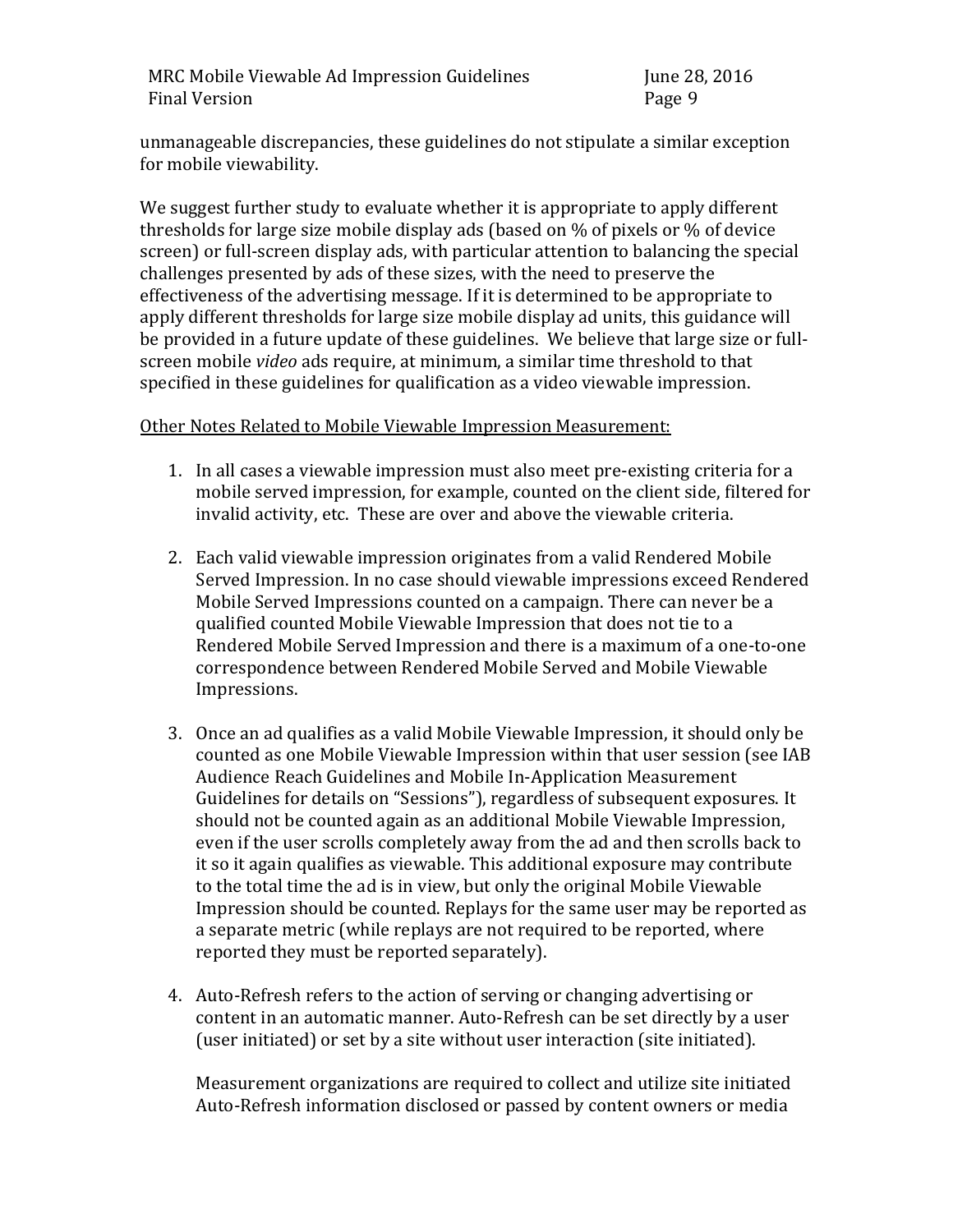seller organizations. Measurement organizations are encouraged to develop techniques to detect and estimate site initiated Auto-Refresh if not otherwise disclosed or passed.

To the extent known by measurement organizations, the presence of site initiated Auto-Refresh should be disclosed to users of measurement data including the parameters and settings surrounding Auto-Refresh. Further, site initiated Auto-Refresh should utilize reasonable refresh rates (i.e., the time interval at which ads are refreshed or replaced) for the associated content type<sup>3</sup> and include segregated disclosure of the Auto-Refresh counts if they are material to total impressions by campaign. User initiated Auto-Refresh is counted as a normal advertising impression.

To the extent new served impressions are counted in accordance with the Auto-Refresh guidance above, a new viewable impression may be associated to them, with appropriate segregation in disclosure. As discussed earlier in this document, measurers are required to account for situations of obstruction as defined above to the extent technically feasible to determine the in-focus status of measured content. Screen time-out as well as other inactivity should be considered in this regard when measuring Auto-Refresh viewability.

See the *IAB Digital Video Measurement Guidelines* for further discussion of measurement and reporting issues related to Auto-Refresh.

# **Requirements for Mobile Viewable Video Advertising Impressions**

A Mobile Video Ad that meets the criteria of 50% of the ad's pixels on an in-focus browser or a fully downloaded, opened, initialized application, on the viewable space of the device can be counted as a Mobile Viewable Video Ad Impression if it meets the following time criterion:

**Video Time Requirement:** To qualify for counting as a Mobile Viewable Video Ad Impression, it is required that 2 continuous seconds of the video advertisement is played, meeting the same Pixel Requirement necessary for a Mobile Viewable Display Ad. This required time is not necessarily the first 2 seconds of the video ad; any unduplicated content of the ad comprising 2 continuous seconds qualifies in this regard.

 $\overline{a}$ 

<sup>&</sup>lt;sup>3</sup> Sports leaderboards, certain news site features, and stock tickers represent examples of unusual instances where site-initiated refresh rates may be more frequent than normal; in more typical situations, refresh rates would be expected to be less frequent than these unusual instances, and empirically supported..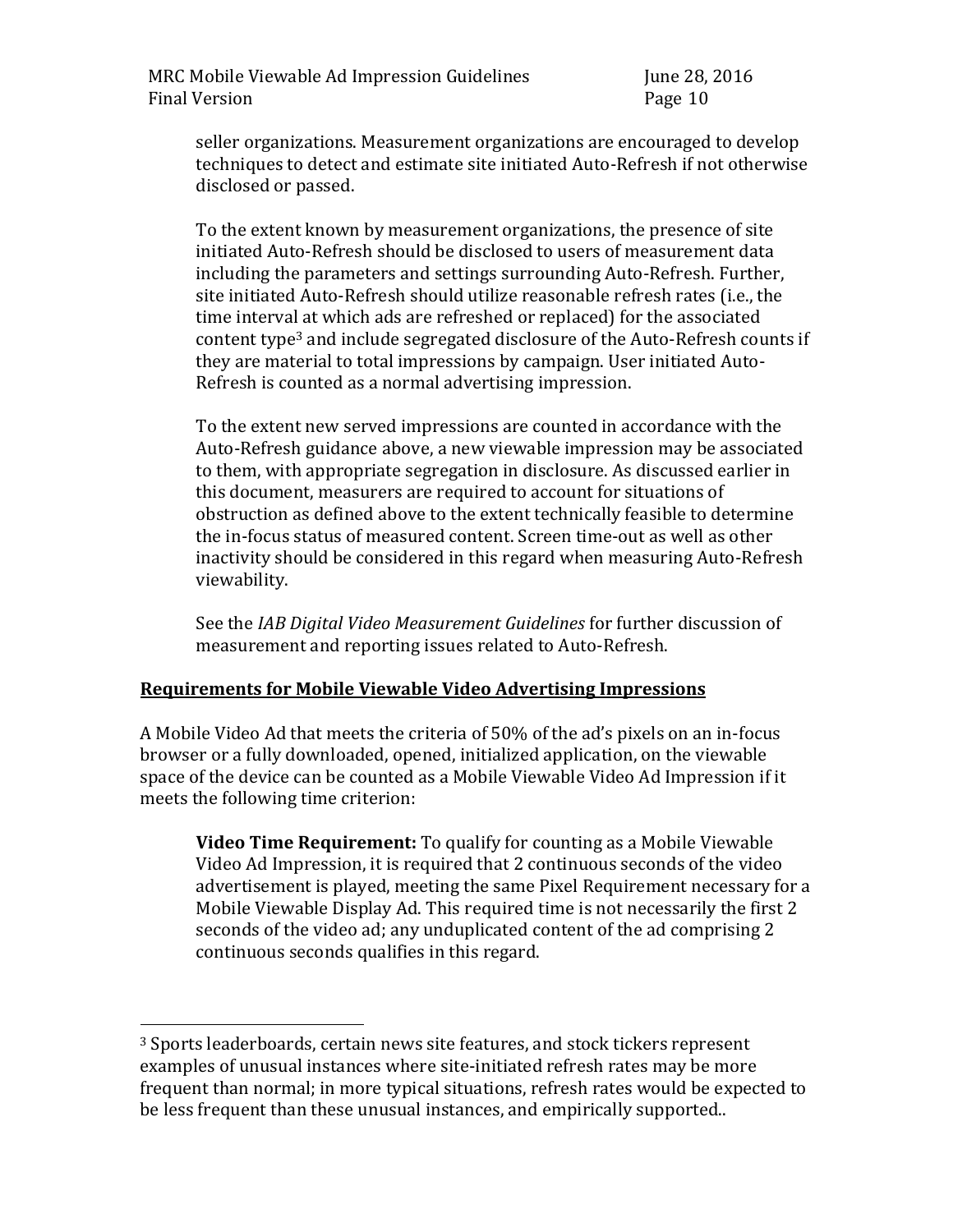Sub-Second Ad Impressions apply to display ads only; it is our conclusion that a 2 continuous second exposure is the minimum threshold that should be applied as a measure of the establishment of Opportunity to See for mobile video ads.

Similar to the rules for counting Mobile Display Ad Viewable Impressions, strong user interaction with a mobile video ad may, in certain instances, be considered a proxy for viewability. Specifically, a legitimate tap or click on a video ad (i.e., the click satisfies the requirements for counting a click, based on the IAB's Click Measurement Guidelines) may optionally result in a Mobile Viewable Video Impression even if the ad does not meet the pixel and time criteria necessary for a Mobile Viewable Video Impression (but, as noted earlier in these guidelines, a tap or click that initiates a Click to Play video ad would not, in itself, be considered a user interaction that satisfies this criteria). Given the nature of mobile environments which may involve more frequent and inadvertent interaction, clicks or taps to minimize or close ads as a proxy for viewability should be supported empirically.

As is the case with mobile display ads, specific user interactions that will satisfy the requirement of a "strong user interaction" should be appropriate to the advertisement and the environment in which it appears, and they should be empirically defensible as reasonable proxies for viewability. If Mobile Viewable Video Impressions are counted as a result of such user interactions, this methodology should be fully disclosed, and these counts should be segregated for reporting purposes.

Mobile Video Ad above refers to an in-stream and stand-alone (out-stream) video ads. Banner ads with video embedded within them generally are covered by the display ad criteria for viewable impression measurement. Also note that the criteria specified here is "50% of the *ad's pixels*" (emphasis added); if the criteria used to determine viewability is based on 50% of the video player's pixels, rather than those of the ad, this distinction should be prominently disclosed, and should be supported by evidence that the impact of using the player as the basis of viewability measurement rather than the ad itself is immaterial.

It is encouraged, but not required, that the orientation (landscape or portrait) of video ads be disclosed as part of placement level reporting.

*Note: In situations where custom time or pixel thresholds above the minimum criteria are utilized in classifying an impression as viewable, such parameters should be clearly disclosed and labeled in reporting. Custom viewability reporting above minimum thresholds must be in addition to standard viewability reporting, not in lieu of it. Impressions that do not meet the minimum time and/or pixel thresholds herein must not be reported as viewable.*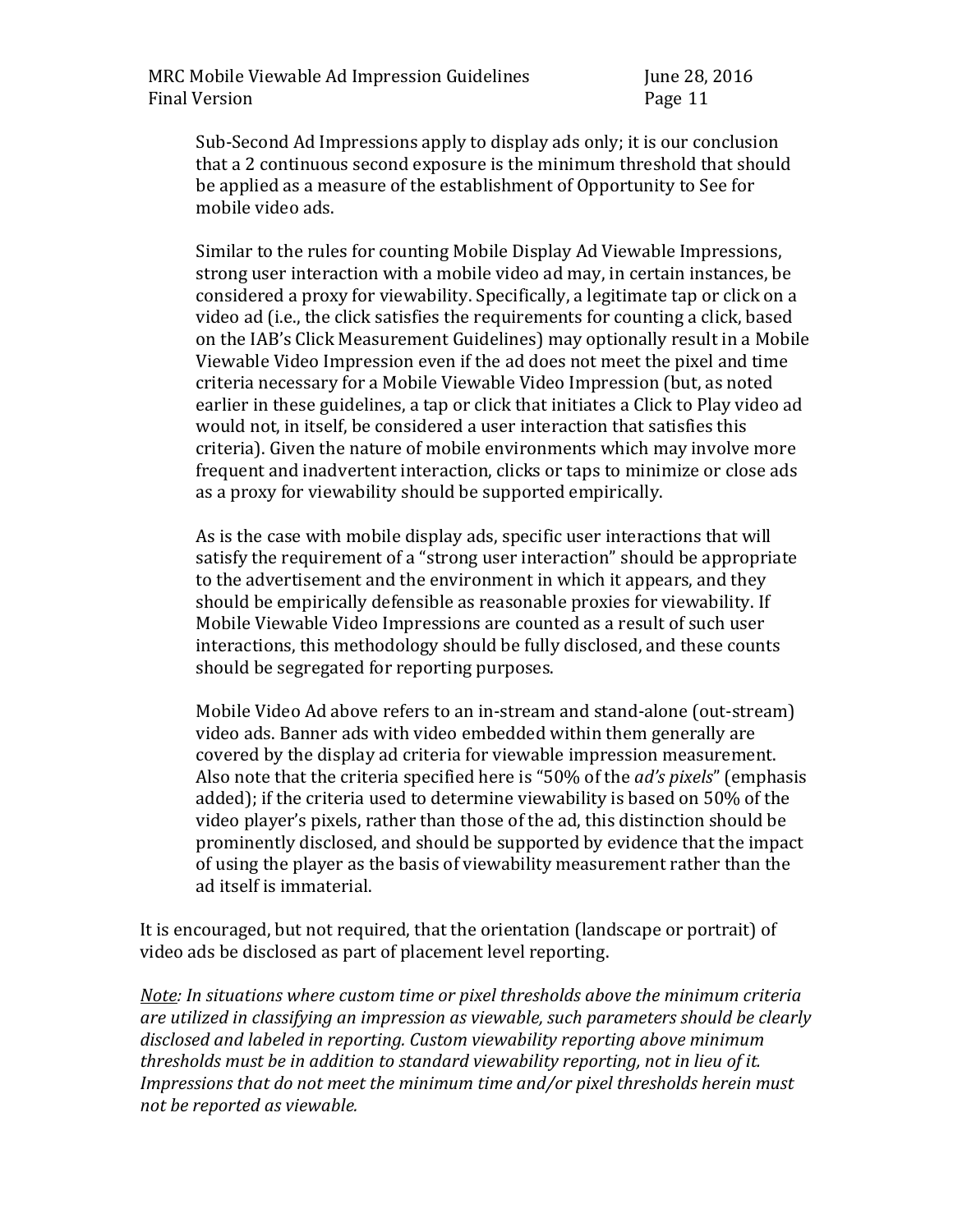#### **Other Considerations**

Measurement Techniques: Measuring Mobile Viewable Ad Impressions differs from measuring mobile served ad impressions, as the latter are counted when served on the client side regardless of whether they appeared on the viewable space of the device or met any specific time requirements. Hence, not all served impressions will have had the opportunity to have been seen by the user, and therefore they will not be viewable.

Mobile Viewable Ad Impression measurers are encouraged to report conditions surrounding and possible causes of mobile non-viewable ad impressions (where known). This information will be a value-add to users of Mobile Viewable Ad Impression data and will serve to allow sellers to improve their operating environment and page/application strategies.

Mobile Viewable Impression measurement may require one or more measurement techniques or assets depending on creative, environment and device. These techniques and assets include JavaScript tags similar to those employed in desktop measurement (Mobile Web); however, certain characteristics of mobile environments may impact the efficacy of page geometry and especially browser optimization (based on the reliance of the latter technique on Flash). These techniques may also involve SDKs (which may be developed by a third party measurer or an application publisher and may require coordination between measurers and application developers) as well as APIs (such as MRAID) that are implemented on the application publisher or developer side.

Software Development Kits (SDKs): SDKs can be developed by a third party measurer and fit into applications in which advertising may be served. Software development controls, software data integrity controls, integration of the SDK into the application and selection of measurement parameters or options to be used by the SDK should be consistently applied, subject to robust quality control procedures and periodically reviewed.

Commensurate with the IAB/MMA/MRC Mobile In-Application Measurement Guidelines, ultimately it is the responsibility of the advertising measurement organization to ensure that proper testing and release processes are followed and that controlled development processes were employed in building the original SDK (which may be addressed via Terms and Conditions for SDK use).

In general, the advertising measurement organization should have sufficient controls to ensure:

 Development of and changes to SDKs are authorized, tested and approved prior to being rolled out for User download (release). Segregation of versions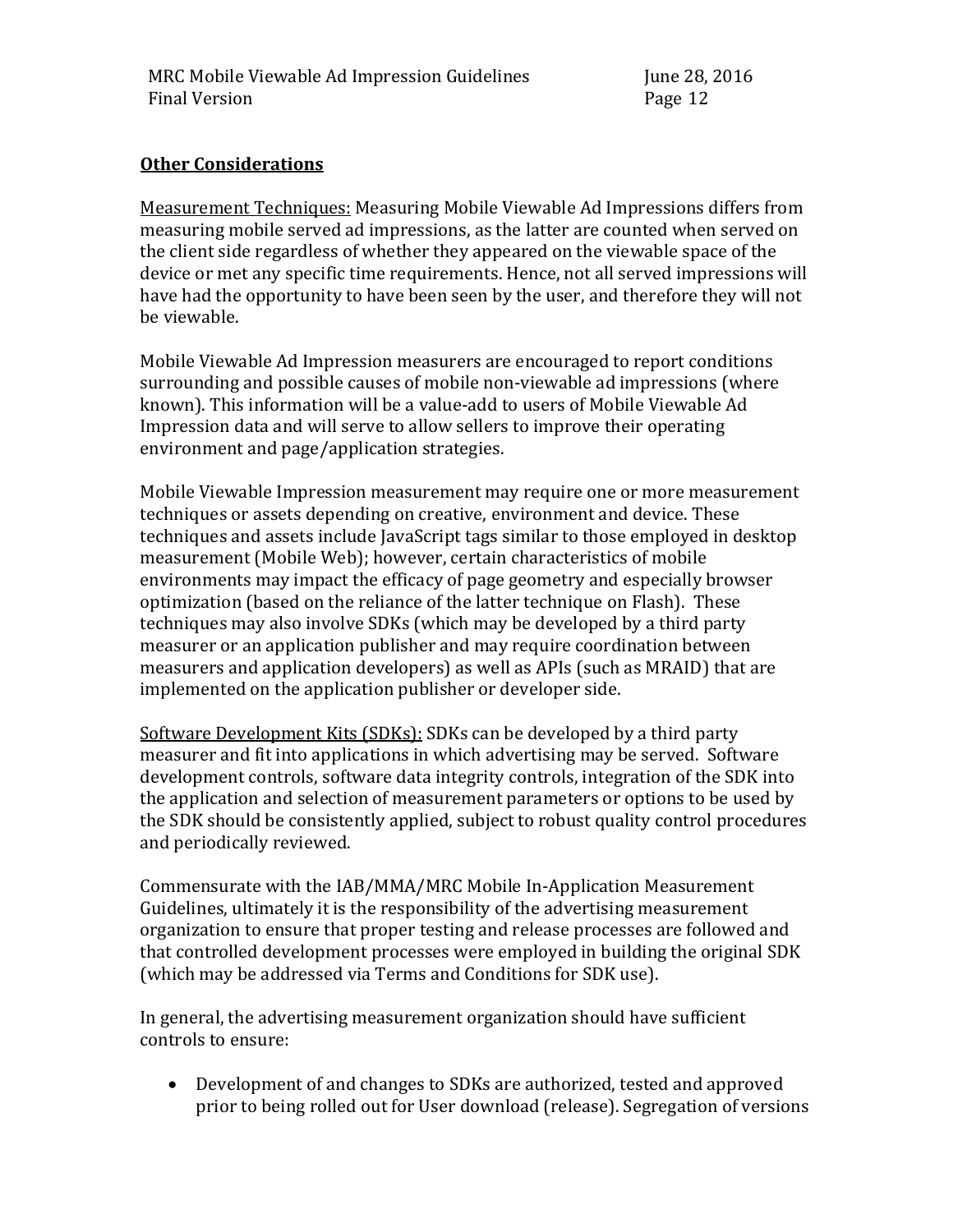should be maintained where advertising functionality has been changed. (this should also be specified and quantified for disclosure where material to reported results).

- Access to SDK software associated with advertising, storage of ads, ad placement and serving functionality is restricted to authorized personnel (non User) and programs. Users should not have the ability to alter advertising content.
- Advertising related user-set parameters are documented, recorded and included in data transmissions back to the measurement organization if changed.
- The SDK is documented, and advertising associated functionality is documented.
- Only authorized served ad content is accepted as input by the SDK (see details on use of API inputs and required quality control below), regardless of whether that content is served real-time or stored for later use.
- Any calculations or data accumulation processes within the SDK have been tested for efficacy.
- Data transmissions from SDKs (whether real-time or batched) are complete, accurate and protected from modification.
- Errors and advertising data rejected for quality purposes is logged, evidence supporting the error is retained and errors are followed up on to correct potential cases of systematic or recurring issues.
- The application's performance is not materially affected by SDK integration.
- SDK integration contemplates allowable trackers in application ad requests.

Furthermore, robust quality control for onboarding SDK users, updating and version control must be present. In SDK oriented measurement environments, the application developer or measurement organization should have sufficient confidence that the above controls are maintained for the SDK functionality. Development of this confidence can encompass a periodic review and/or testing conducted by the application developer, in which case the application developer then is taking responsibility for the controls at the SDK developer. Another approach is for the SDK developer to itself be audited by a third party with some form of observable assurance provided such as certification, accreditation or a third-party CPA attestation. In this latter case, if the application developer is looking to become certified or accredited itself, the auditing organization can build a case for relying on the SDK assurance (depending on conditions of that assurance).

The use of SDKs for mobile viewability measurement may present some challenges in terms of administering and maintaining their use at scale. Furthermore, the potential for the presence of multiple SDKs within the same application may impact performance, user experience and data transmission. For this reason there may be value in the development of an open-source standard SDK by the industry that can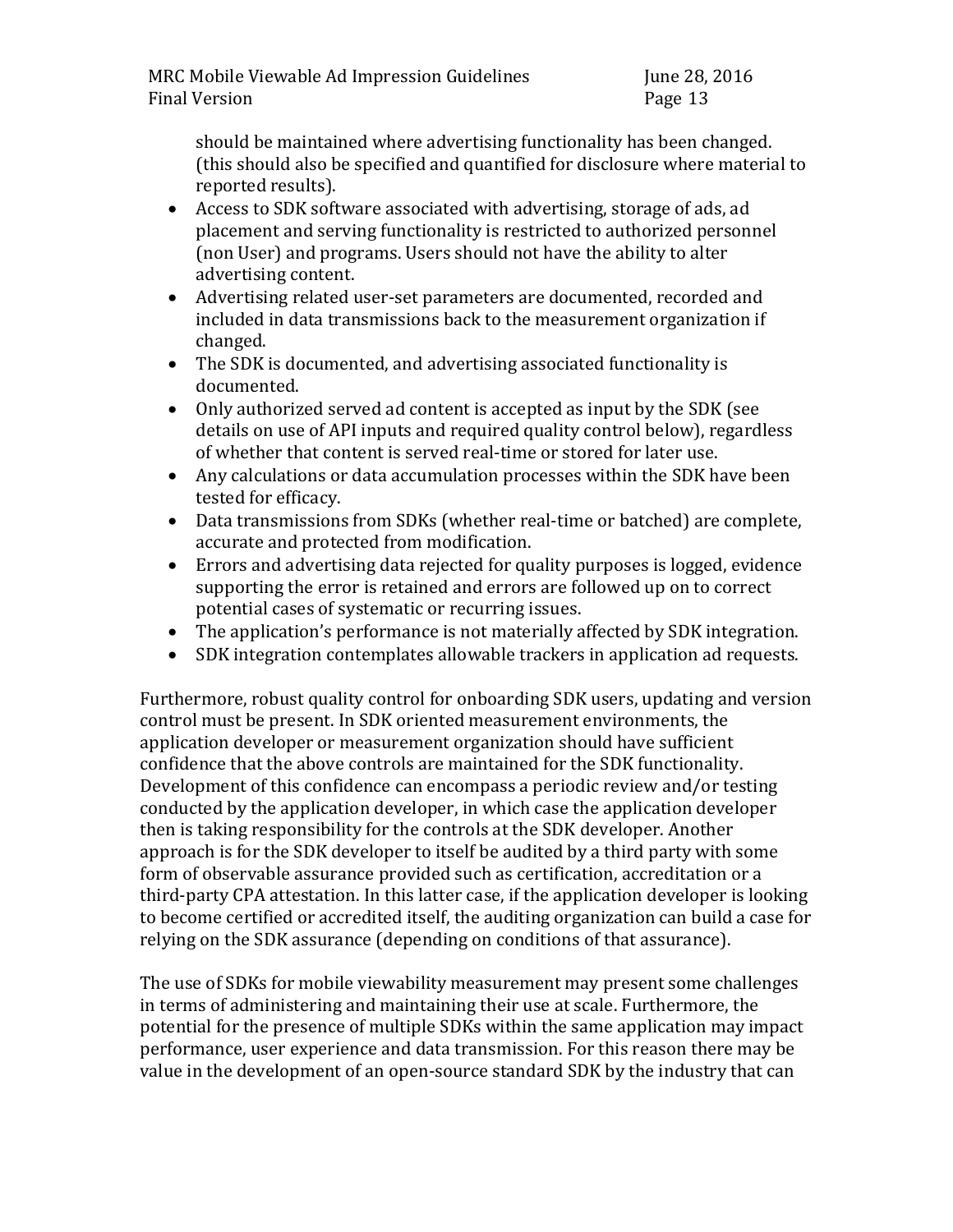be used by all parties. We encourage such development and would support an open and single source standard.

*Note: It should be noted that as of the date of these Guidelines' issuance, the MRC is not aware of any active initiatives to address a common industry SDK (unlike ongoing common API initiatives detailed below) and as such, it is likely that SDK measurement solutions will need to be measurement vendor specific for the foreseeable future.*

Measurers using an SDK solution for mobile viewability should take steps to ensure their solution adequately covers any scenarios that may inhibit complete measurement. Any resultant limitations should be adequately disclosed in conjunction with the capabilities and limitations requirements below.

Application Programming Interfaces (APIs) and MRAID: In certain Mobile In-Application environments where JavaScript may not fully function, application publishers or advertisers may develop APIs to allow further communication between ad serving and application functionality such as MRAID for mobile Rich Media and VAST for mobile video or others (such as the W3C Web Incubator Group's IntersectionObserver).

MRAID, or "Mobile Rich Media Ad Interface Definitions" is the IAB Mobile Marketing Center of Excellence's project to define a common API for mobile rich media ads that will run in mobile applications. This is a standardized set of commands, designed to work with HTML5 and JavaScript, that developers creating rich media ads use to communicate what those ads do (expand, resize, get access to device functionalities such as the accelerometer, etc.) with the apps into which they are being served. MRAID offers a single API that an SDK can support, which means that MRAIDcompliant rich media ads will run within applications using any MRAID-compliant SDK.

However, MRAID 2.0 was not designed with the express intent to fully address Mobile In-Application viewability measurement (MRAID 3.0 contains additional features that assist in viewability measurement, but may also exhibit limitations in accurately measuring pixels, size parameters and geometric position) and not all ad content and delivery is MRAID compatible (certain content and environments may require some level of SDK integration). As a result, similar to guidance for desktop viewability use of Page Visibility APIs, measurers utilizing MRAID 2.0 in its current form are encouraged to use this tool when available to assist in mobile viewability measurement, but the measurers should recognize this is unlikely to be a complete solution by which the viewability of an ad may be determined, and in most cases must be supplemented by additional intelligence.

Instead, measurers utilizing MRAID 2.0 are strongly encouraged to deploy this solution in combination with other assets and techniques or on an extended or enhanced basis (such as MRAID 3.0 and beyond) to enforce full measurement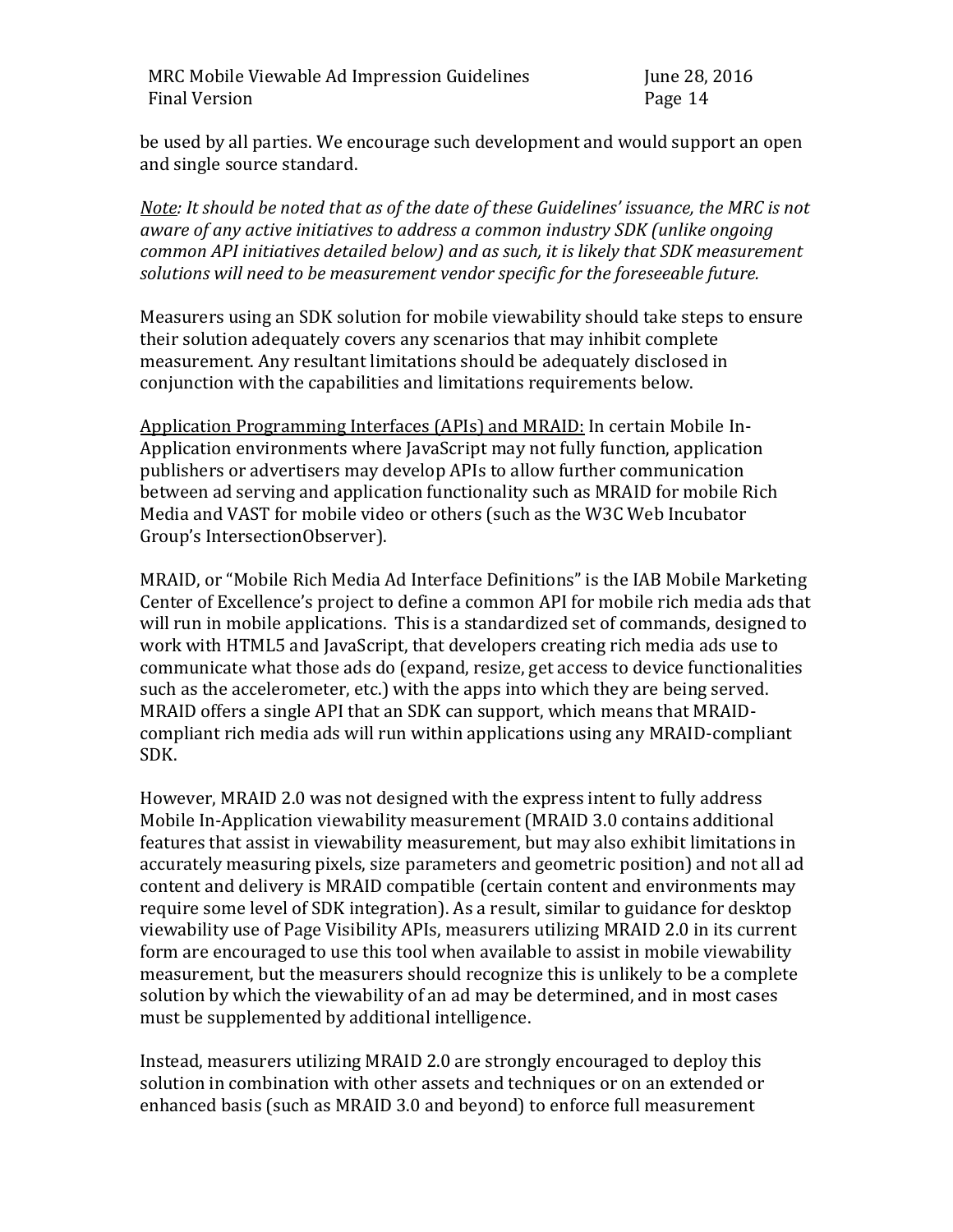coverage of Mobile In-Application and creative types. MRAID 2.0 should not be a standalone solution for Mobile Viewable Impression measurement (unless modifications are made to extend or enhance it to address the limitations discussed above), but certain functions within MRAID 2.0 can assist in the measurement process.

Furthermore, an API approach may involve the use of a third party that is responsible for implementation and ultimately the inputs into viewability measurement. Measurers are required to conduct robust quality control procedures to onboard, vet and periodically review the use of third party inputs into viewability measurement. Such quality controls procedures should include (but not be limited to) executing scripts in third party API environments to verify appropriate and accurate implementation both during onboarding and periodically on an ongoing basis. Use of API libraries and a process for validating the analysis of data collected by the API for publishers or vendors using standard agreed upon APIs is strongly encouraged. Third party providers of APIs may choose to have their functionality and API inputs centrally validated/examined to provide assurance to their measurement users. This approach could significantly reduce (but not eliminate) the testing required by measurement users.

Similar to the guidance on SDKs, there may be value in the development by the industry of an open-source standard API (using MRAID, VAST or a W3C output) that can be used by all parties. We encourage such development and would support an open and single source standard.

Measurers using an API or MRAID solution for mobile viewability should take steps to ensure their solution adequately covers any scenarios that may inhibit complete measurement. Any resultant limitations should be adequately disclosed in conjunction with the capabilities and limitations requirements below.

Extrapolations: Extrapolations or other assumptions used in the process of determining the viewable status of an ad should be fully disclosed along with predetermined estimates of accuracy (based on independently conducted validation studies). If extrapolated counts are presented with specifically identified counts, metrics originating from each method should be segregated. In addition, measurers should not extrapolate desktop-based viewability rates to mobile-based ads.

Minimum Polling Requirements: To promote consistency across Mobile Viewable Impression measurers, the following minimum frequencies for measurement polling or snapshots of observations for determining mobile viewability of an ad are required: 200 milliseconds for both Mobile Viewable Display Impression and Mobile Viewable Video Impression processes. This frequency equates to 5 and 10 consecutive positive observations for a Mobile Viewable Impression for display and video, respectively. The measurer is not required to store all of these observations.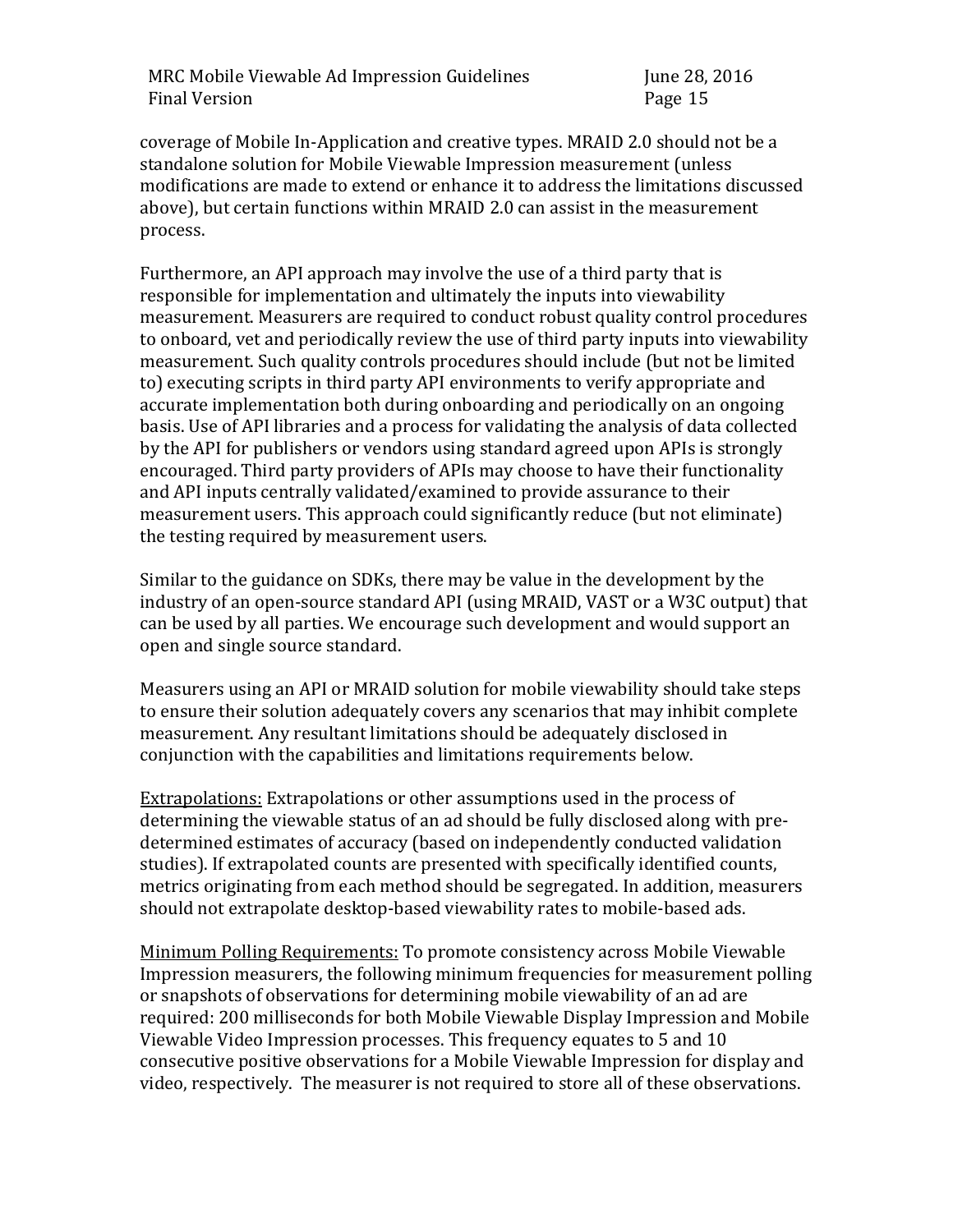Further, if the measurer can empirically validate that its polling at a less frequent interval than every 200 milliseconds (including the use of back off polling, or differential and less frequent polling for certain environments, content and viewability conditions) will result in no material differences in its Mobile Viewable Impression counts, this less frequent interval is allowable for Mobile Display Impression measurement. If a measurer chooses to poll for mobile display viewability at a less frequent interval than 200 milliseconds or utilize back off, the support for this approach must be revalidated on at least an annual basis, and this practice must be prominently disclosed.

In addition, measurers with the capability to monitor state changes (or certain event-based techniques) may utilize this approach in lieu of the above polling requirements, until such time as a state change is recognized (at which time they should poll at the above stated frequencies at minimum with support for less frequent or differential polling as required above), if these monitored state changes account for changes in scroll position, browser size/dimensions, and focus. Measurers who use this approach should clearly disclose this.

The MRC is cognizant that different polling frequencies and approaches can cause measurement differences between vendors so materiality thresholds when assessing impacts or justification for polling differences will be stringently applied.

Capabilities and Limitations: As discussed earlier in this document, measurement vendors may utilize different or a combination of different techniques and assets to measure mobile viewability. These techniques and a measurer's implementation of them may have separate or overlapping capabilities as well as certain limitations in terms of the devices, environments and creative types that can be measured for mobile viewability. These limitations should be disclosed to subscribers of a measurement service via methodological documents along with quantification of impact where material (MRC typically applies a materiality threshold of 5%). Measurers are encouraged to adopt a continuous improvement approach to measurement capabilities and work to address any material measurement limitations.

Ad Blocking: Ad Blocking represents technologies that consumers are using to prevent the download or display of advertising. Ad blockers exist for most desktop web browsers and also impact Mobile Web browsing as well. Furthermore, certain mobile operating systems and applications allow extension of consumer ad blocking techniques in the mobile environment. Ad content may be blocked separately from measurement assets and measurement techniques that do not account for actual ad delivery may be susceptible to counting inaccuracies caused by ad blocking.

As discussed earlier in this document, the Rendered Mobile Served Impression counts referenced in this document apply to mobile viewability measurement and reporting and refer to valid served mobile ad impression as specified by the IAB Ad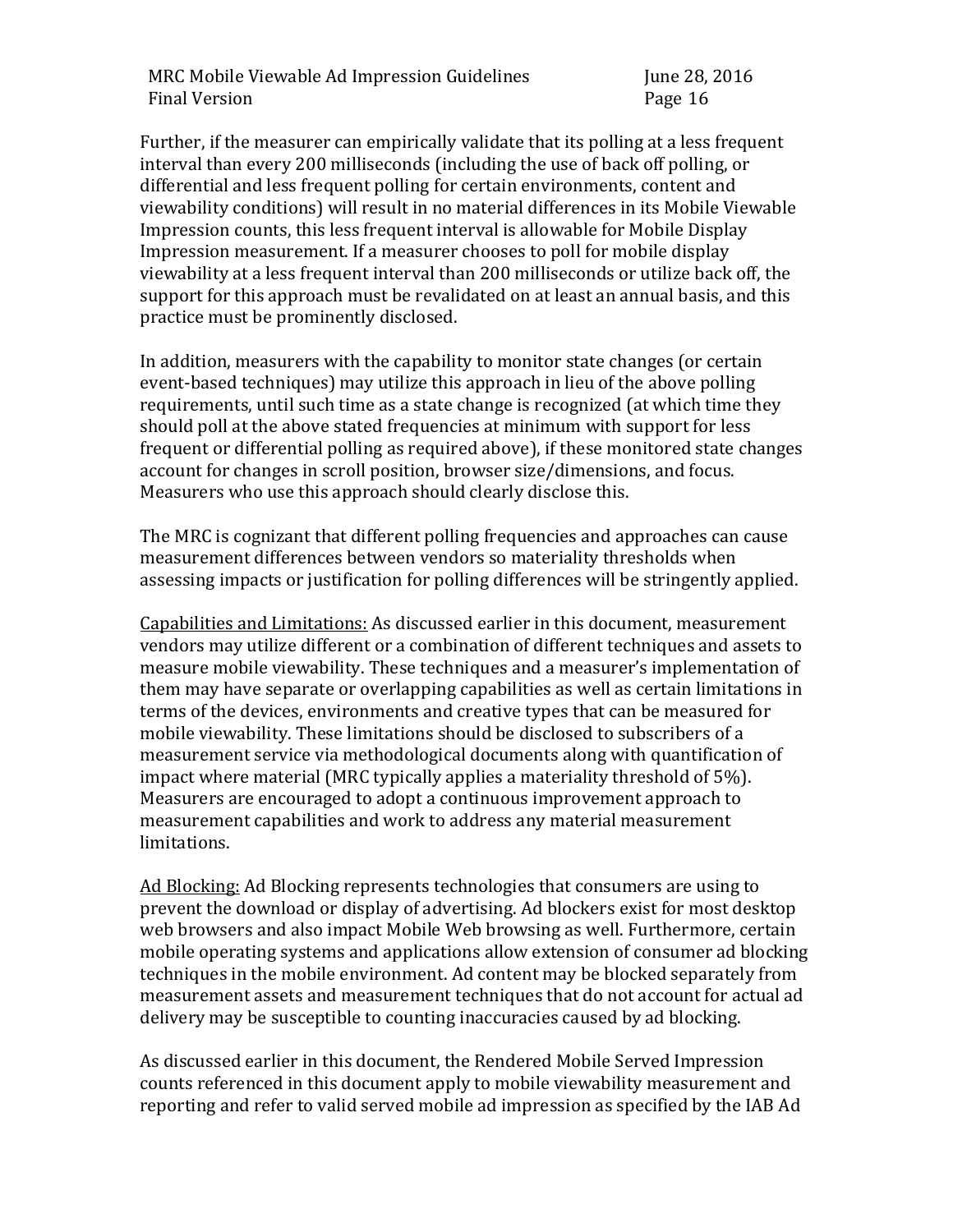Impression Measurement Guidelines (as well as applicable Mobile Web and Mobile In-Application Measurement Guidelines) using client side counting which includes verification that an ad was delivered/rendered within a browser or container in an application. Discrete measurement at each step (load and render) is not required.

Measurers are required to use the Rendered Mobile Served Impression as a basis for mobile viewability measurement and also account for pre-rendering as discussed within this document. Measurers are encouraged to leverage the assets and techniques used to determine the rendered status of an ad in mobile environments to likewise detect situations where Ad Blocking is present (or a persistent delivery mechanism is present to mitigate Ad Blocking) and appropriately account for this within measurement.

Measurement Weight: Additional verification assets and calls are sometimes added to viewability measurement techniques, which are not directly relevant to the viewability functionality itself (referred to as "piggybacking"). This can lead to increased delivery and load times, which may impact user-experience, but also confound measurement accuracy. Measurers are strongly encouraged to consider the weight of measurement techniques and assets and seek to design them in a lightweight manner. Measurers should study and disclose the impact of such piggybacking.

Pre-Bid Viewability Determination: Certain mobile viewability measurement implementations may involve gathering information about viewability within a mobile environment or application prior to bidding or serving an ad (often referred to as a pre-bid approach). In these implementations, environments or applications may be determined to be such that ads served into them will always meet the viewability pixel requirements (such as with applications where ad units cover the entire space of the application and are wholly contained within a user's visible device space) and as a result, it may be the current practice for a measurer to assume that all served impressions meet the pixel threshold and only measure resultant time in view.

Such pre-bid implementations are required to comply with the client side measurement requirements of these guidelines and account for the rendered state of ads. Additionally, strong quality control over the precision of these implementations is required including onboarding and initial determination of the mobile and creative environment as well as periodic review for changes in the environment that may change the previous viewability assumptions. Finally, pre-bid implementations are still required to comply with the reporting requirements discussed below including Measured and Viewable Rate disclosures, however, alternate reporting disclosures may be acceptable (on a case by case basis) particularly in situations where served impressions are also pre-qualified and reported rates may be misleading.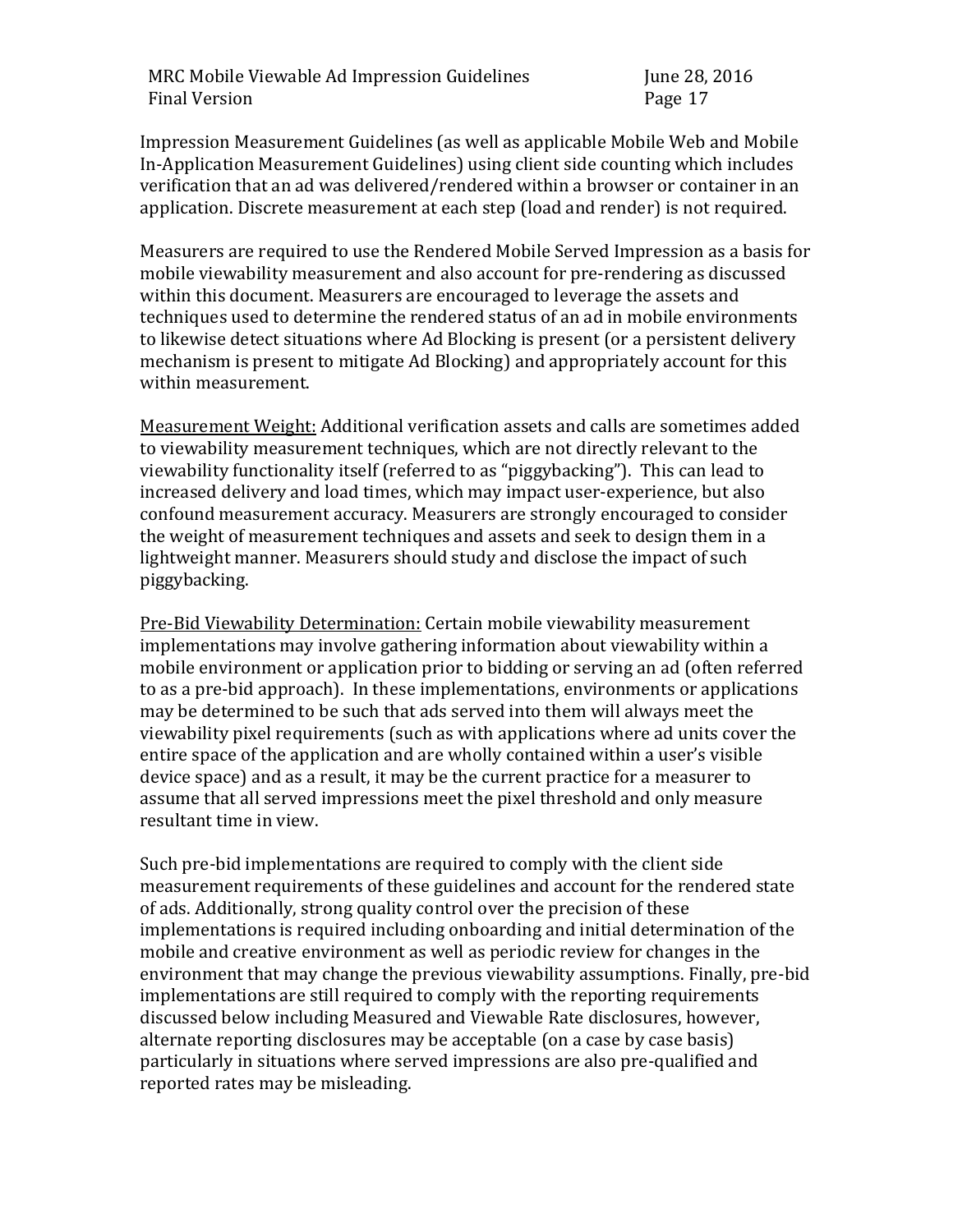Ad Stitching: For certain streaming video players, the player may not be capable of executing dynamic ad responses or tracking impressions and interactions. In these cases, an intermediary server is needed to insert ads dynamically into the video stream on the server side prior to content delivery (called ad stitching among other terms; stream stitching, ad insertion, video pre-loading, etc.). In server-to-server and server-side ad-stitching, the player may not be able to process ad tracking, and the ad-stitching service cannot access cookies used in traditional client-side tracking. Instead, the ad-stitching service must identify devices where ads play by a combination of other methods.

When an ad-stitching service is involved, the ad-stitching server may send tracking on the player's behalf, but this tracking may be limited and not fully able to satisfy client-side measurement requirements. This server-to-server tracking process may also be problematic because all the tracking is coming from one IP address and may be subject to IVT detection techniques. Certain measurers may use custom integrations or leverage aspects of the IAB's Video Ad Serving Template (VAST), which allows header identification of IPs. Custom solutions should be clearly disclosed as part of methodological documents and should also comply with the client side and rendered counting requirements within this document. To the extent that measurers are not able to measure viewability in these environments, they should be included and dimensioned within limitation disclosures discussed above.

Other Items: The Desktop Viewability Guidelines contain other provisions related to Viewable Video Requirements, Audio, Communication and Discrepancy Resolution, Expandable Rich Media Ad Units, Pre-Fetched or Pre-Rendered Ads, Measurement of Multi-Ad Units and Multiple Tags as well as Security Considerations and Viewability Measurement Issues Related to Cross Domain I-Frames. Mobile Viewability measurers should refer to these provisions as it is expected that they are fully applicable to mobile viewability measurement.

### **Disclosure Requirements:**

The Desktop Viewability Guidelines include provisions related to Disclosures in the areas of:

- Reporting (including required metrics) and Ad Verification
- Reporting Considerations when Additional Suspected Invalid Impressions Are Identified:
- Other recommended metrics
- Invalid Traffic

Mobile Viewability measurers should refer to these provisions as it is expected that they are fully applicable to mobile viewability measurement.